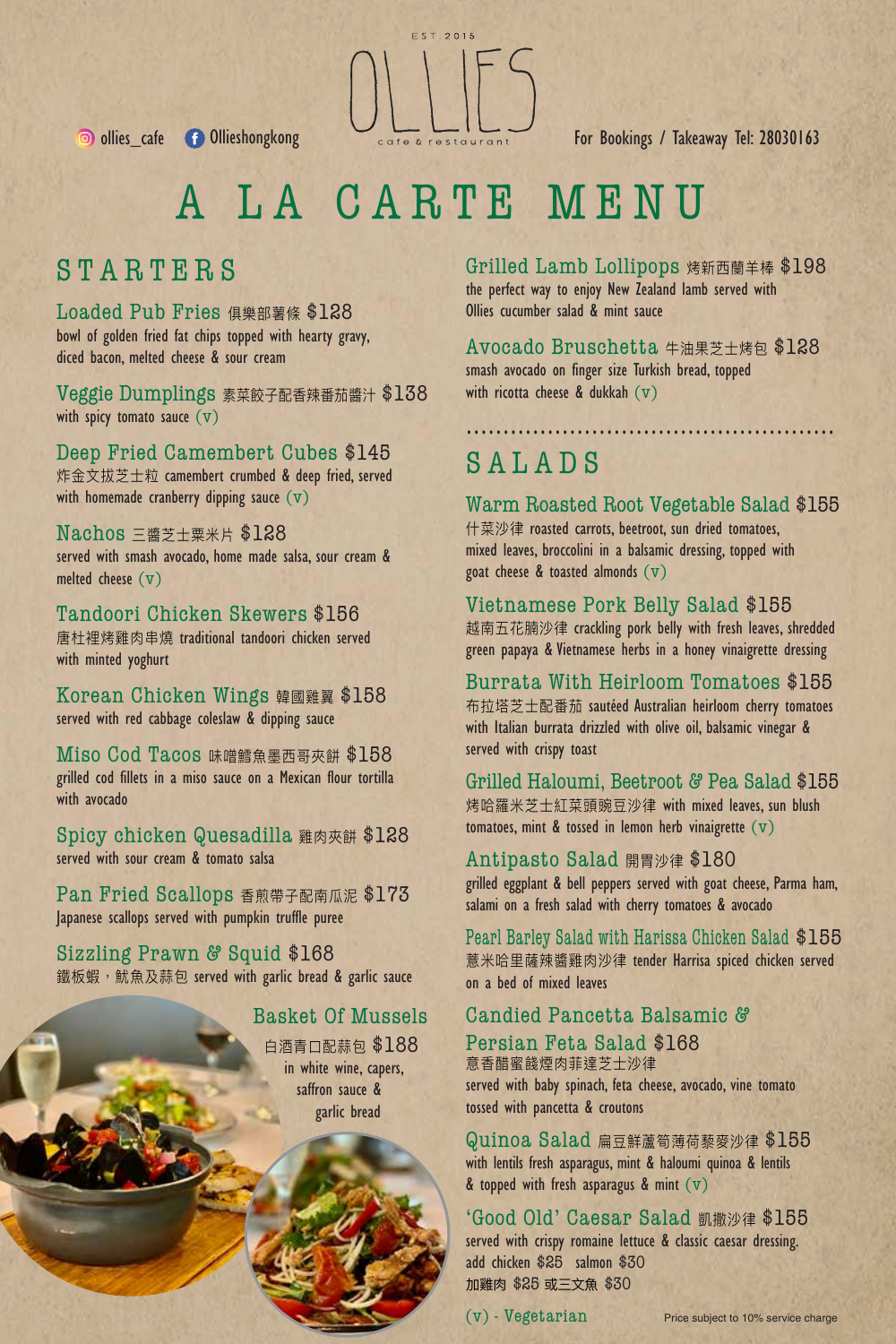## PASTA

Old Fashioned Mac & Cheese \$150

傳統芝士通心粉 macaroni pasta with Ollies special cheese sauce add Chicken \$40 加雞肉 Prawns \$60 加蝦

..........................................................................................................

Prawn & Salmon Fettuccine \$180 香蒜大蝦三文魚意大利闊麵 in a creamy garlic sauce

Spaghetti Puttanesca 辣味蕃茄橄欖意粉 \$150 spiced tomato sauce tossed with tuna, anchovies, black olives, capers & garlic

Crispy Barramundi Linguini \$180 脆皮盲鰽扁意粉 served with fresh sage, crispy capers & Provencal lemon sauce

#### Spaghetti with Roasted Tomato, Salami &

Mascarpone 烤番茄香腸忌廉芝士意粉 \$155 sweetly roasted tomatoes, salami, mascarpone topped gently on a bowl of spaghetti

Linguine Vongole 香蒜白酒蜆肉扁意粉 \$160 sautéed clams, tossed in extra virgin olive oil, fresh garlic & a shake of chili

Fettuccine Pesto with Ricotta \$165 香草鄉村芝士意大利闊麵 with fresh tomato, caper berries  $\&$  arugula  $(v)$ 

Penne Rosedale Beef Bolognaise \$160 意式肉醬長通粉 fresh Wagyu minced beef, with rich tomato sauce

Fettuccine Carbonara \$160 卡邦尼煙肉蛋意大利闊麵 served with bacon, egg, parmesan cheese & double cream sauce

Spaghetti Marinara 海鮮番茄意粉 \$180 with mixed seafood in a basil marinara sauce

### RISOTTO

Duck and Porcini Mushroom Risotto \$168 野鴨牛肝菌燴飯 sauteed field wild mushrooms drizzled with truffle oil

..................................................

Wild Mushroom Risotto 野生蘑菇燴飯 \$168 enjoy the flavors & textures of four different mushrooms, sautéed in garlic (v)

Pumpkin & Asparagus Risotto \$168 南瓜豌豆蘆筍意大利飯 risotto with a difference (v)

**Seafood Risotto 白酒海鮮燴飯 \$180** the 'ocean' cooked to perfection with a touch of garlic, white wine & olive oil







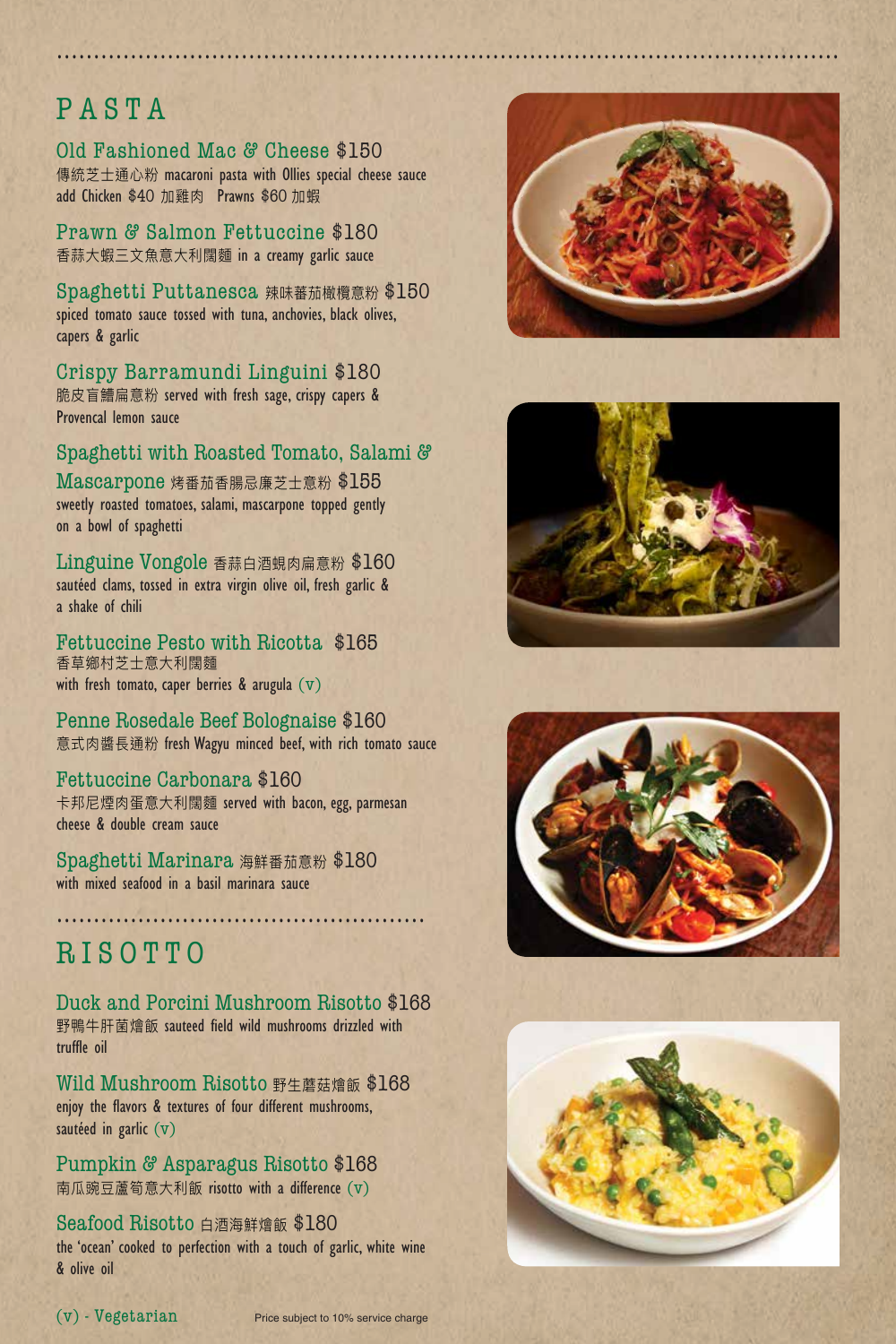# PIZZA

Choose from one of the four  $-$  or for an experience go for an 'Ollies 'OOPS' be sure to ask about this……

Margherita Pizza 番茄香草薄餅 \$140 Parma Ham & Rocket 巴馬火腿芝麻菜薄餅 \$165

Veggie 素菜薄餅 \$155

Ollies 'Oops' 招牌什錦薄餅 \$178 bell peppers, pesto, goat cheese, Parma ham, salami & Italian sausage

..................................................

### MAINS

BBQ Baby Back Ribs \$208 Half / \$375 Full 燒烤排骨 (半份\$208 / 全份\$375) Half or Full rack of US baby back ribs, braised perfectly in a rich BBQ sauce served with fat chips

Horseradish Crusted Salmon Steak \$245 西山葵金沙三文魚扒 With steamed vegetables, dill, capers & butter sauce

Chicken Saltimbocca 意式巴馬火腿雞胸 \$235 tender chicken breast wrapped with Parma ham, fresh sage, dauphine potato & root vegetables

Sea Bass \$245 鱸魚配時令蔬菜 served with seasonal vegetables

Danish Pork Belly With Apple Sauce \$240 蘋果醬豬腩肉配薯蓉 with mash potato, honey carrots & apple gravy

Grilled Barramundi 香烤盲鰽 \$245 lightly grilled fresh barramundi served with creamy mash potato & fennel & radish salad

Ollies Butter Chicken Burger \$180 雞柳牛油果漢堡 tender chicken served with plum tomatoes, butter lettuce, Spanish onions, cheddar cheese, avocado & fat chips

Ollies Rosedale Beef Burger 招牌牛肉漢堡 \$180 Wagyu beef pattie served with plum tomatoes, butter lettuce, Spanish onions, cheddar cheese & fat chips

#### Beef / Chicken Tandoori Fajitas \$228

牛肉 / 雞肉粟米餅 sizzling chicken tenderloins marinated in tandoori sauce served with four tortillas, mint yogurt, mango chutney & salsa